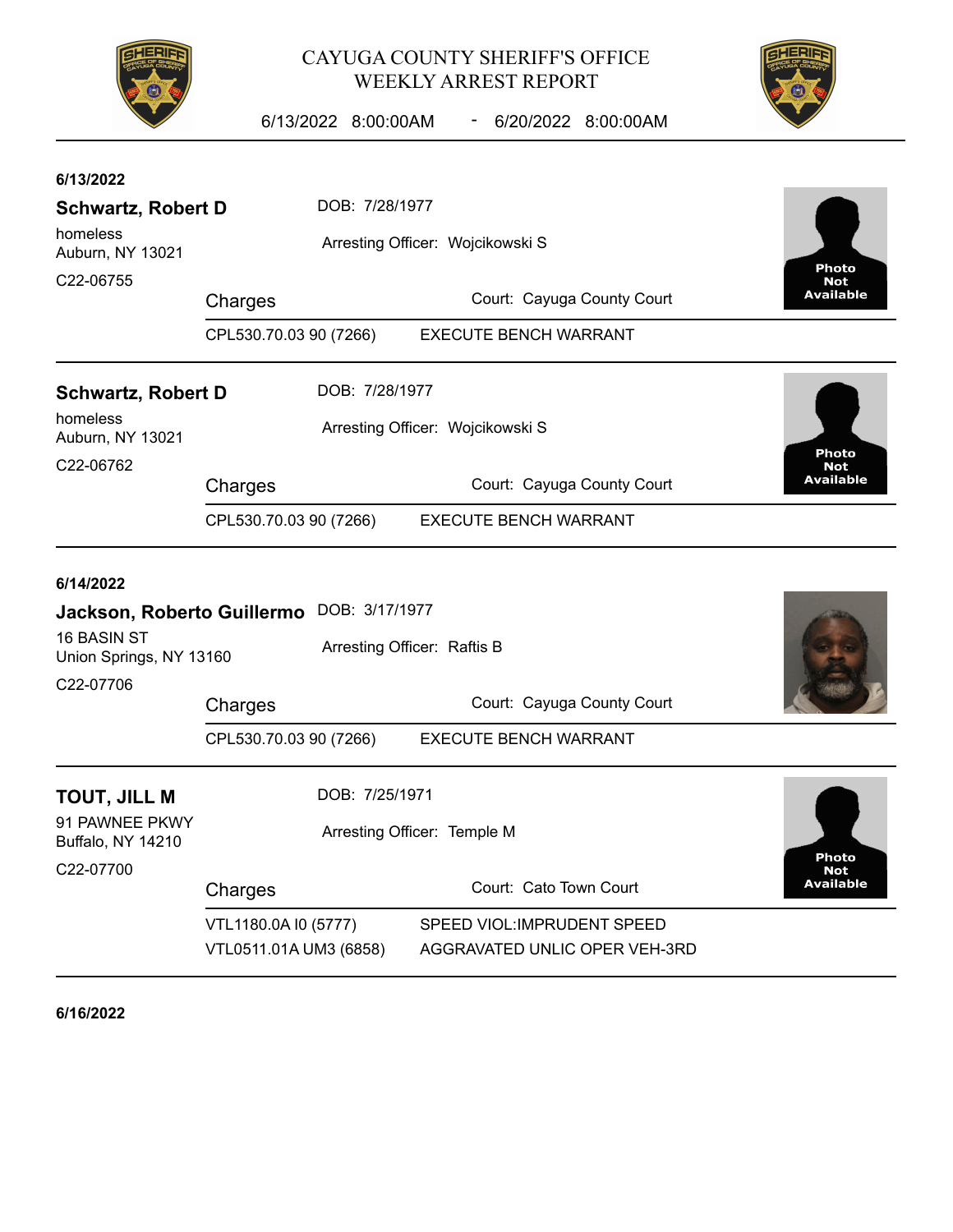| <b>Kent, Richard Orain</b>                   | DOB: 11/12/1962                               |                             |                                  |                                |
|----------------------------------------------|-----------------------------------------------|-----------------------------|----------------------------------|--------------------------------|
| 1066 State Rt 5<br>Elbridge, NY 13060        |                                               |                             | Arresting Officer: Burger W      |                                |
| C22-07834                                    | Charges                                       |                             | Court: Auburn City Court         |                                |
|                                              | CPL120.60.01 90 (7264)                        |                             | <b>EXECUTE WARRANT OF ARREST</b> |                                |
| 6/17/2022                                    |                                               |                             |                                  |                                |
| <b>OZIMEK, TONYAL</b>                        |                                               | DOB: 7/3/1987               |                                  |                                |
| 1705 LEMOYNE AVE C12<br>Syracuse, NY 13208   |                                               |                             | Arresting Officer: Dushatinski M | <b>Photo</b>                   |
| C22-07874                                    | Charges                                       |                             | Court: Brutus Town Court         | <b>Not</b><br>Available        |
|                                              | VTL0511.01A UM3 (6858)                        |                             | AGGRAVATED UNLIC OPER VEH-3RD    |                                |
| 6/18/2022                                    |                                               |                             |                                  |                                |
| <b>BLUMER, BAILEY JORDAN</b>                 |                                               | DOB: 3/11/1998              |                                  |                                |
| 9602 BONTA BRIDGE RD<br>Cato, NY 13080       |                                               |                             |                                  |                                |
| C22-07977                                    |                                               |                             |                                  |                                |
|                                              | Charges                                       |                             | Court: Cato Town Court           |                                |
|                                              | VTL1229-C.03 I0 (6613)                        |                             | SEAT BELT VIOLATION-DRIVER       |                                |
|                                              | VTL1128.0A I0 (5732)<br>VTL1192.03 UM0 (4976) |                             | MOVED FROM LANE UNSAFELY         |                                |
|                                              |                                               |                             | <b>DWI-1ST OFFENSE</b>           |                                |
| VTL1192.2-AA UM0 (8048)                      |                                               |                             | AGGRAVATED DWI:PER SE-NO PRIOR   |                                |
| <b>WILLIAMS, JACOB E</b>                     |                                               | DOB: 3/21/1987              |                                  |                                |
| 6191 STILLMEADOW WAY<br>WILLIAMSON, NY 14589 |                                               | Arresting Officer: Raftis B |                                  | Photo                          |
| C22-07970                                    | Charges                                       |                             | Court: Sennett Town Court        | <b>Not</b><br><b>Available</b> |
|                                              | VTL0306.B I0 (3059)                           |                             | OPER MV W/O INSPECT CERTIFICAT   |                                |
|                                              | VTL0511.2AA UM2 (6666)                        |                             | AGG UNLIC OPERATION-ALCOHOL      |                                |
|                                              | VTL1163.0D I0 (5981)                          |                             | ILL SIGNAL: PARKED               |                                |
| 6/20/2022                                    |                                               |                             |                                  |                                |
| <b>COSNETT, MICHAEL M</b>                    |                                               | DOB: 8/27/1983              |                                  |                                |
| 2961 HOLLAND DR<br>Fleming, NY 13021         |                                               |                             | Arresting Officer: Thurston V    |                                |
| C22-03930                                    | Charges                                       |                             | Court: Fleming Town Court        |                                |